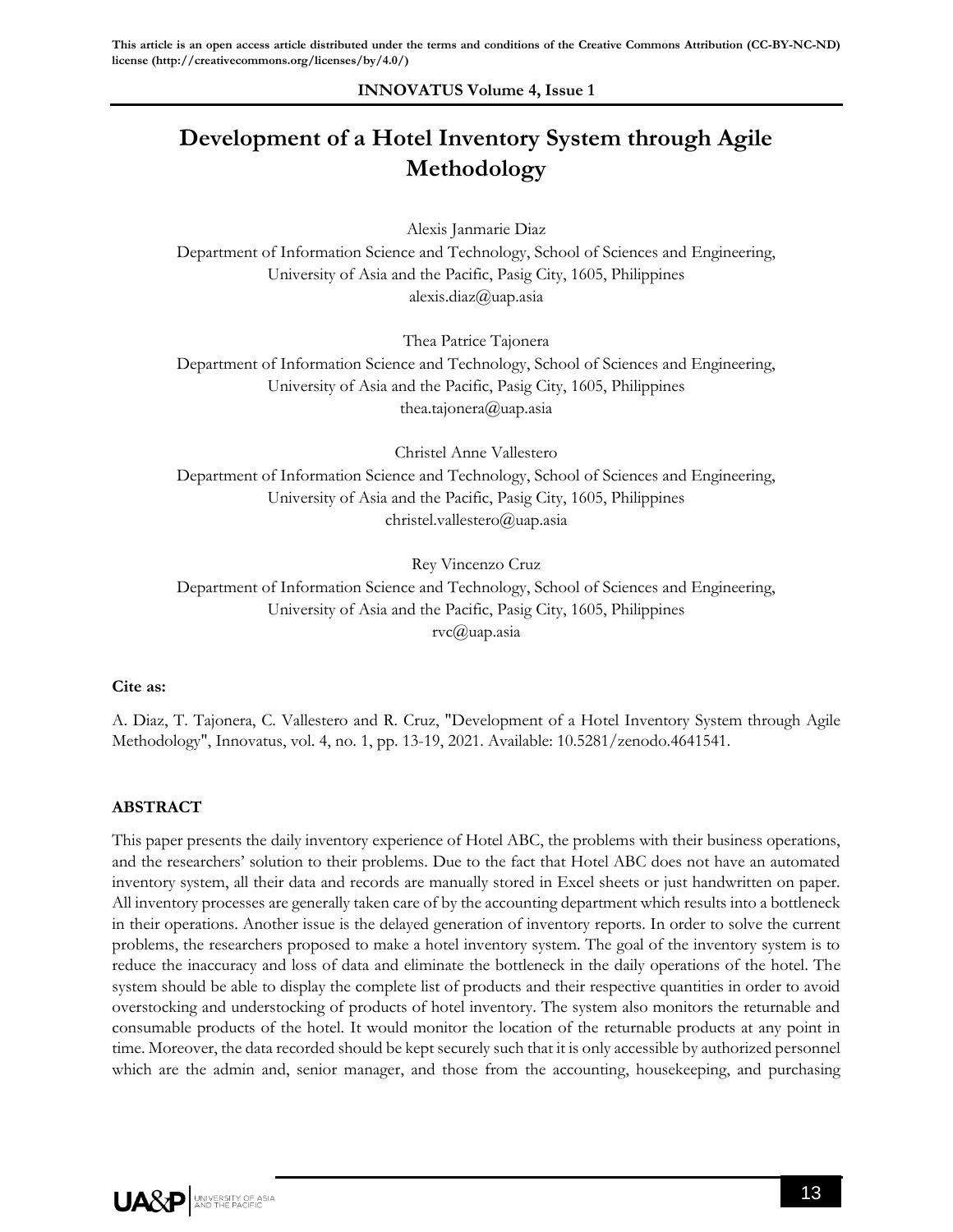**This article is an open access article distributed under the terms and conditions of the Creative Commons Attribution (CC-BY-NC-ND) license (http://creativecommons.org/licenses/by/4.0/)**

## **INNOVATUS Volume 4, Issue 1**

departments. The Agile methodology for software development was chosen because it promotes client collaboration during the whole development process. At the end of every sprint, the researchers would show

the prototype of their system to the client in order for the client to give their insights, comments, and suggestions to make the system better address their needs.

**KEYWORDS** – Software Development, Agile Methodology, Hotel Inventory, Returnable Products, Client Collaboration

## **INTRODUCTION**

Among the many accommodation options in Pasig, Hotel ABC, with their 34-story hotel, remains the top choice as a vibrant business and leisure hotel with a convenient location, affordable rates, and a packed list of facilities. Their guests are mostly corporate businessmen, weekend vacationers, and families. Hotel ABC has 3 floors for their hotel-side and the rest of the floors is for their condominium residency. The mission of Hotel ABC is to provide a more convenient place to stay and good services.

However, the hotel does not have an automated inventory system and their inventory operations are mainly handled by the accounting department. The researchers conducted meetings and interviews with the accounting department to know the current problems in their operations. It was found that the main problem in managing their inventory is that their inventory data are stored in an Excel workbook wherein multiple records of the same transactions relating to their business operations are kept.

Another problem was the inaccuracy of inventory status. When there is a huge amount of guests staying in their hotel, the housekeeping department would not follow the normal process of returning products in order to save time. Since there are many guests, there are a lot of requests. The housekeeping supervisor would get an excess amount of products and distribute the products to the housekeeping staff. All the products are kept in their quarters. The process of hoarding can lead to inaccuracy of the data in the master Excel workbook. When the accounting department would count their inventory and there is a difference in numbers, they would add quantity of that product in the hotel's next purchase order. The inaccuracy also extends to the data in the master Excel workbook. The status and location of the products are not precise, which can result to loss of items, before storing the records to the master inventory Excel workbook.

The researchers propose to develop an inventory system to address the problems found using the Agile methodology. The system will only focus on the hotel-side of their operations. The objectives of this system are to monitor the status and weekly reports of the hotel's inventory, to ensure that the hotel's transaction records are kept securely, and to decentralize the work done by the accounting department.

## **LITERATURE REVIEW**

Automated systems have dramatic effects on the performance and efficiency of a company in many ways such as easy storage and retrieval of data in the system. An inventory management system is the management of inventory and stock of an organization. "As an element of supply chain management, inventory management includes aspects such as controlling and overseeing ordering inventory, storage of inventory, and controlling the amount of product for sale [2]." This type of system is a necessity for better performance that could tackle problems such as waste of resources and deficit number of supplies in the inventory.

According to F. Curtis Barry & Company, the top six features in an inventory management system are the following: (1) basic inventory control to have a systematic way of tracking and monitoring inventory through all channels, (2) barcoding and scanning process to eliminate the bottleneck of business operations, (3) demand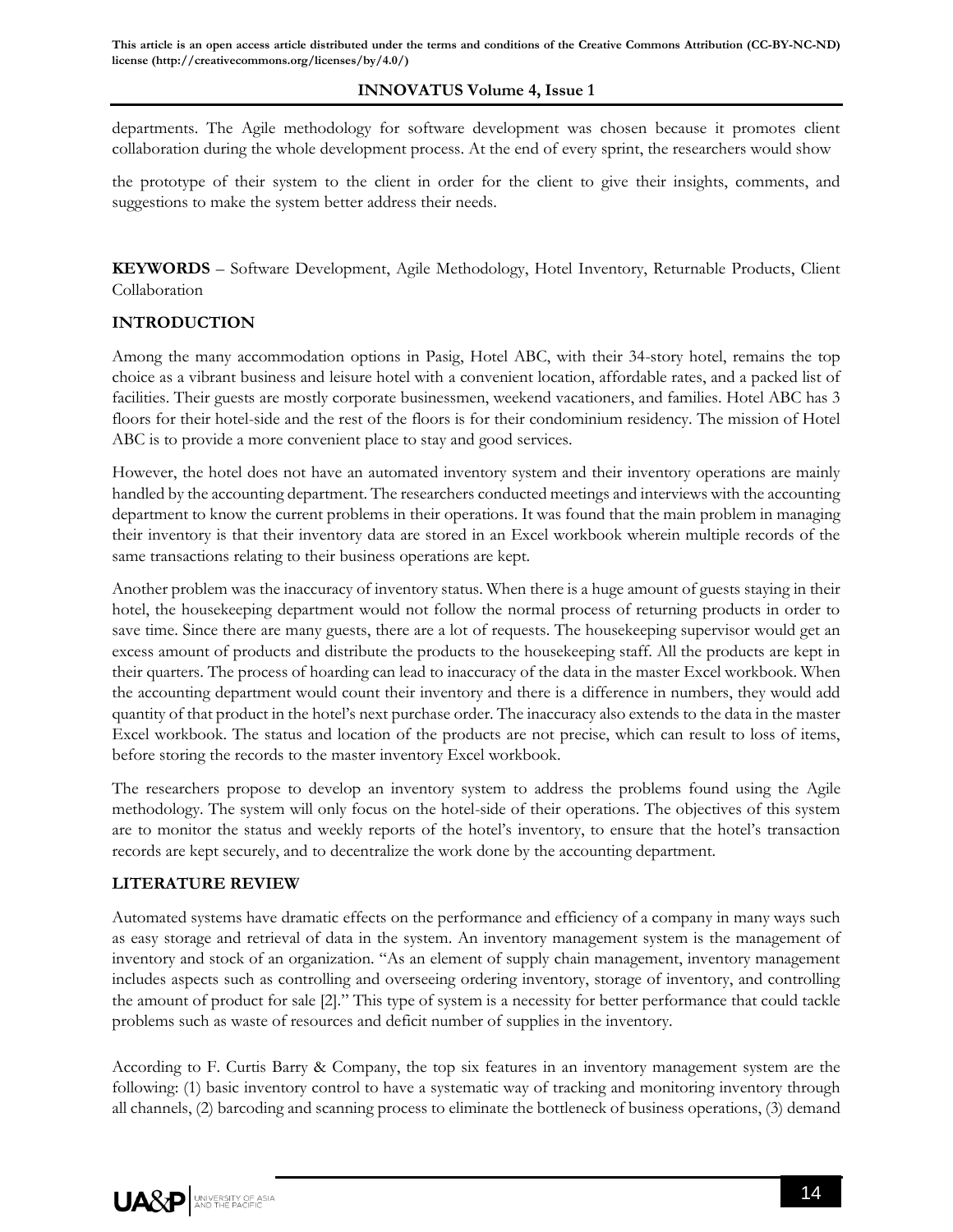forecasting to help assess which products are selling and performing well, (4) accounting integration that has general ledgers to keep track of all inventory transactions, (5) lot tracking to identify the specific stock or product, and (6) support for kits [4].

U.S. Small Business Administration conducted a study about inventory management and said that inventory "refers to stocks of anything necessary to do business [5]." According to the group, an inventory management is declared successful if it keeps stock cost under control. This can be achieved in 5 ways. First, "maintain a wide assortment without spreading the rapidly moving items too thin [5]." Second, "increase inventory turnover without sacrificing service [5]." Third, "keep stock low without sacrificing performance [5]." Storing too much inventory is risky. Fourth, "obtain lower prices by making volume purchases [5]." Finally, "maintain an adequate inventory without an excess of obsolete items [5]."

In a study conducted in Oklahoma State University entitled Asset and Inventory Management in the Hotel Industry using RFID technology: An Experimental Study with Economic Analysis focused on a cost-effective solution on how to improve hotel organizations efficiency through inventory management. In this system, they used RFID to track the available inventories and provide information of the assets in organizations. Inventory discrepancies due to shrinkage, misplacement, and theft of products, and transaction errors wherein the products are given to the incorrect customer are among the problems that can be addressed by implementing an automated inventory system [3].

## **METHODOLOGY**

The researchers visited the hotel many times to immerse themselves with the hotel's day-to-day activities and made a system implementing Agile methodology with the intention of monitoring the progress of the system and also guarantee the participant's collaboration.

The researchers used an Agile methodology in order to develop the system in increments. A prototype of the system was presented to the client after every sprint cycle. According to Luis Goncalvo [6], the Agile methodology is a process that helped the researchers come up with immediate response based on the feedback given by the client. It also helped in creating opportunities to evaluate the project's direction. The assessment process done during the regular meetings are called sprints. Following the Agile methodology, the project was divided into three sprints, 20 working days per sprint. The meeting with the client is held after every 1 sprint.

Agile methodology is a continuous planning, continuous testing and continuous feedback iterative software development model which divides the whole process into sprints [1]. The researchers chose to implement this framework because through this, they were able to involve the client, mainly the hotel's accounting supervisor, throughout the progress of the system and build strong relationship with them. During the scrum meetings with the clients at the end of each sprint, the researchers were able to get all the requirements needed.

## **RESULTS AND DISCUSSION**

To analyze the current system of Hotel ABC, the first meeting with the head of the accounting office, as the main participant, was set to initially gather all the needed information and specifications. In addition, the researchers asked the participant for any functionalities that the management wants to see at the end of each sprint. The researcher conducted a meeting with the participant for the testing of the functionalities every end of sprint for her feedback, comments or suggestions on the correctness and overall look and usability of the system. In addition, the researchers and the client were able to negotiate other specifications that the client wants.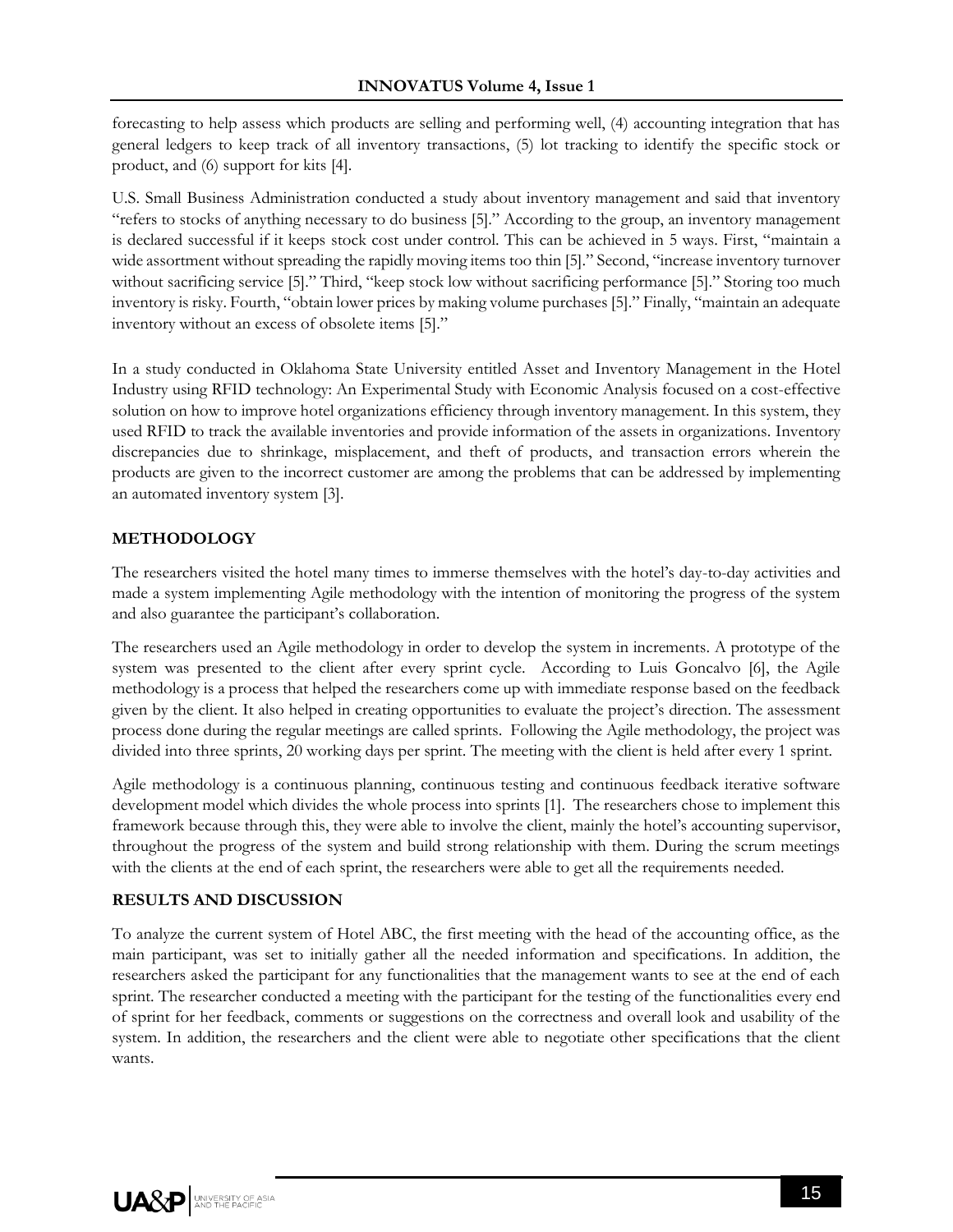Initially, the researchers' system focused on the development of the booking and inventory tracking component of the system. However, during the follow-up interview conducted by the researchers, they found out that the client had purchased a booking system over the midterm break. Because of this, the researchers had to revise their entire Systems Analysis and Design manuscript over the course of the new school year. The incident made time a major constraint for the researchers. The gathering of new data consumed one month of the initial sprint 1. The researchers had to adjust their timetable to have three sprints of 20 days each.

The researchers built an entity-relationship diagram of the system based on the data gathered during the interviews.



**Figure 1. Entity-Relationship Diagram**

The class diagram representing the main components of the proposed system is shown in Figure 2.

The researchers' system used the layered architecture pattern where every functionality of the system is separated into layers. The first layer is the System Support which handles the operating system and database. The second layer focuses on the servers and libraries used for the system execute its functions and features. The third layer clearly separates business logic and the graphical user interface; it focuses on document management, knowledge management and access management. This layer manages the data collected from the interaction the user makes with the system's components. On the top layer is the user interface layer which mainly involves how the user interacts with system. The topmost layer involves the graphical user interface. It is seen in a form of a browser which users can easily navigate.

The system is the enhancement to and automation of Hotel ABC's inventory management process that also involves generating reports from the inventory operations. It contains all information such as list of all products and their suppliers as to avoid loss of records. Keeping track of inventory transactions will be easier for all employees because all the data will be stored in the database and can be accessed anytime. The primary goal of the system is to organize all inventory-related processes of the hotel in such a way that authorized personnel are able to monitor the transactions and to reduce the bottleneck work done by the accounting department.

The system monitors the status of the hotel inventory by doing the following: (1) the accounting and purchasing department, housekeeping supervisor, and senior manager can view and update inventory details specifically the product name, product description, price, quantity, date updated and size of the product, (2) the accounting department approves all purchase requests, and (3) the senior manager checks and verifies the values of the inventory report that the system generates.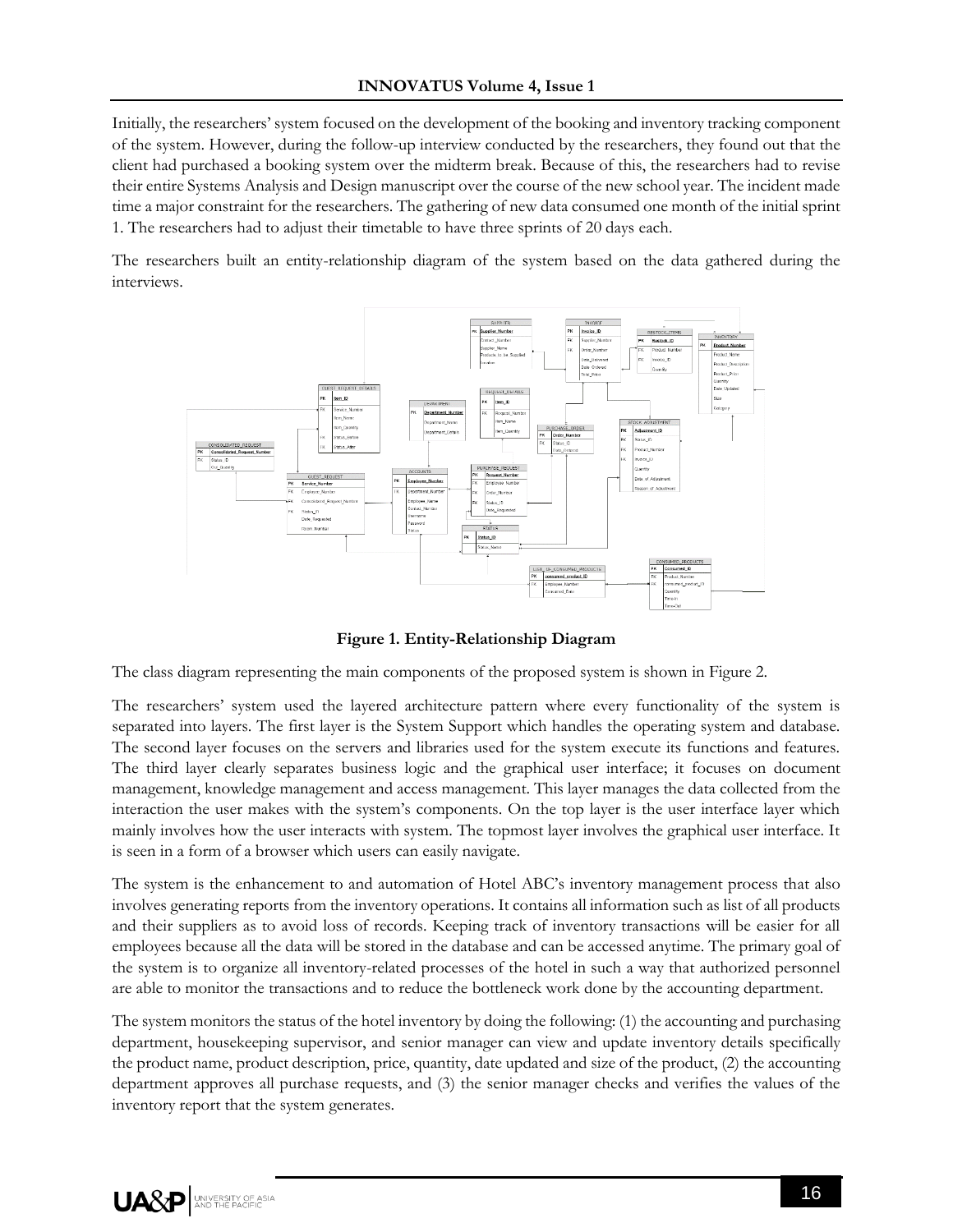

**Figure 2. Class Diagram**

The system also decentralizes the work done by the accounting department. Every month, the system generates a consolidated purchase order based on all the approved purchase requests and it will automatically send the purchase order to the purchasing department. The housekeeping supervisor can deduct the product quantity in the inventory and update the product's status.

The hotel has both returnable and consumable products. The returnable products are the items that the guest can request for laundry or exchange if it is damaged, e.g. towels and bed sheets. On the other hand, consumable items are those that cannot be returned once used, e.g. soap and shampoo. A special feature of the inventory system is that it monitors at any point in time where the returnable products of the hotel are, e.g. bed sheets can either be in the floor stockroom, in-quarters, in-room, or in the laundry. The system keeps track of returnable and consumable items that have been issued to a room, as well as who issued it.

The participant was given an evaluation form every end-of-sprint meeting to assess the functionalities of the system to see if it they are complete or needs improvement. Table 1 shows the participant's final evaluation of the system.

## **CONCLUSIONS AND RECOMMENDATIONS**

With the insights, comments, and suggestions gathered by the researchers from the initial interviews and endof-sprint meetings with the participant, the system was developed and improved in sprints. The researchers created a better prototype throughout the development cycle. Although the system is not yet deployable and its functionalities are incomplete, the participant has expressed satisfaction with the functionalities, usability, and layout of the partial system that was presented.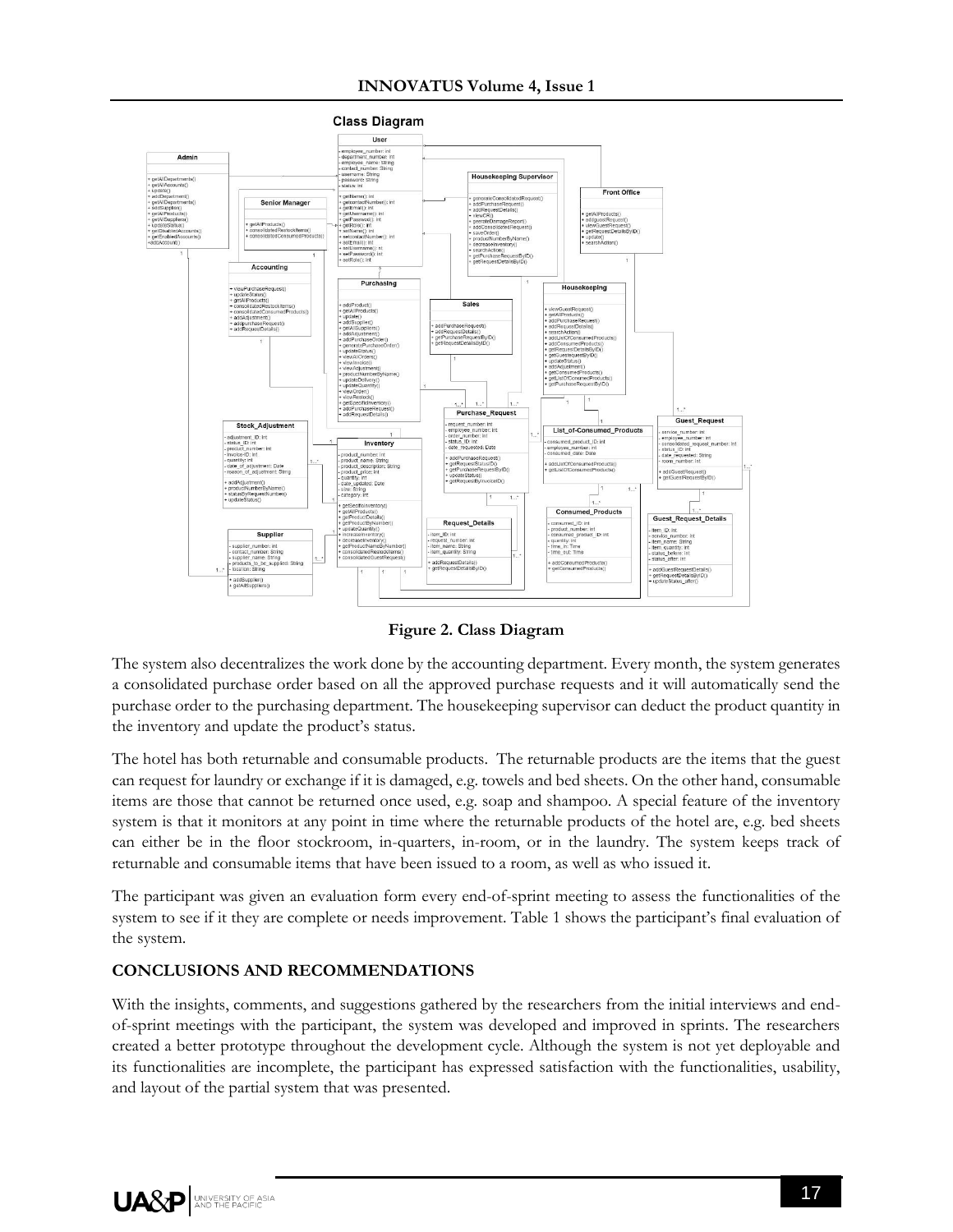Functionalities that will still be added are the following: (1) generation of a weekly report of the items used, the "ins" and "outs" of the returnable products, total costs made, and the remaining inventory left, (2) a notification for each user regarding updates on their requests, (3) the weekly report can be downloaded, and (4) a more secure system. One more sprint meeting with their advisor and the client will be conducted to present the final version of the system.

| Criteria                                                                                         | <b>Mean Score</b> |
|--------------------------------------------------------------------------------------------------|-------------------|
| <b>USABILITY</b>                                                                                 |                   |
| The software product is easy to learn and use.                                                   | 4.66              |
| The software product's appearance is pleasant.                                                   | 4                 |
| DEPENDABILITY AND SECURITY                                                                       |                   |
| The software product works reliable without major issues.                                        | 3.66              |
| The supervisor is confident that the software product is secure.                                 | 4                 |
| <b>EFFICIENCY</b>                                                                                |                   |
| The software product performs its functions swiftly and efficiently.                             | 4                 |
| <b>ACCEPTABILITY</b>                                                                             |                   |
| Presented functionality is complete and according to supervisor's requests.                      | 3.33              |
| The supervisor views that the software product has all the features the client needs.            | 3.33              |
| The supervisor is convinced that the current state of the system can be deployed in the company. | 3.66              |

## **Table 1. Final Client Evaluation of the System**

The future researchers may expand the scope in terms of keeping stack of the inventory of the other facilities like the residential/condominium part of Hotel ABC. The functionalities of the system may be improved by making the system more user-friendly.

For this study, Agile methodology is best used and necessary because it enabled researchers to adopt and analyze the client's needs and how to fulfill the gaps in order to satisfy their needs; a different software development approach may be employed.

## **ACKNOWLEDGEMENT**

The researchers would like to acknowledge Mr. Giuseppe Ng for the knowledge and insights he has given in preparation of the system. They would also like to acknowledge the staff from Hotel ABC, especially the accounting department, for giving the researchers their time and support.

#### **REFERENCES**

- [1] "An Introduction to Agile Frameworks". [Online]. Available: https://www.mendix.com/agile-framework/ [Accessed March 6, 2019].
- [2] TradeGecko, "What Is Inventory Management?". [Online]. Available:

https://www.tradegecko.com/learning-centre/what-is-inventory-management [Accessed Feb. 28, 2018].

[3] A. Aluri & S. Munnangi, "Asset and Inventory Management in the Hotel Industry using RFID

technology: An Experimental Study with Economic Analysis". Oklahoma State University, 2010.

[4] F. Curtis Barry & Company, "Top 6 Features to Look for In an Inventory System". [Online]. Available: